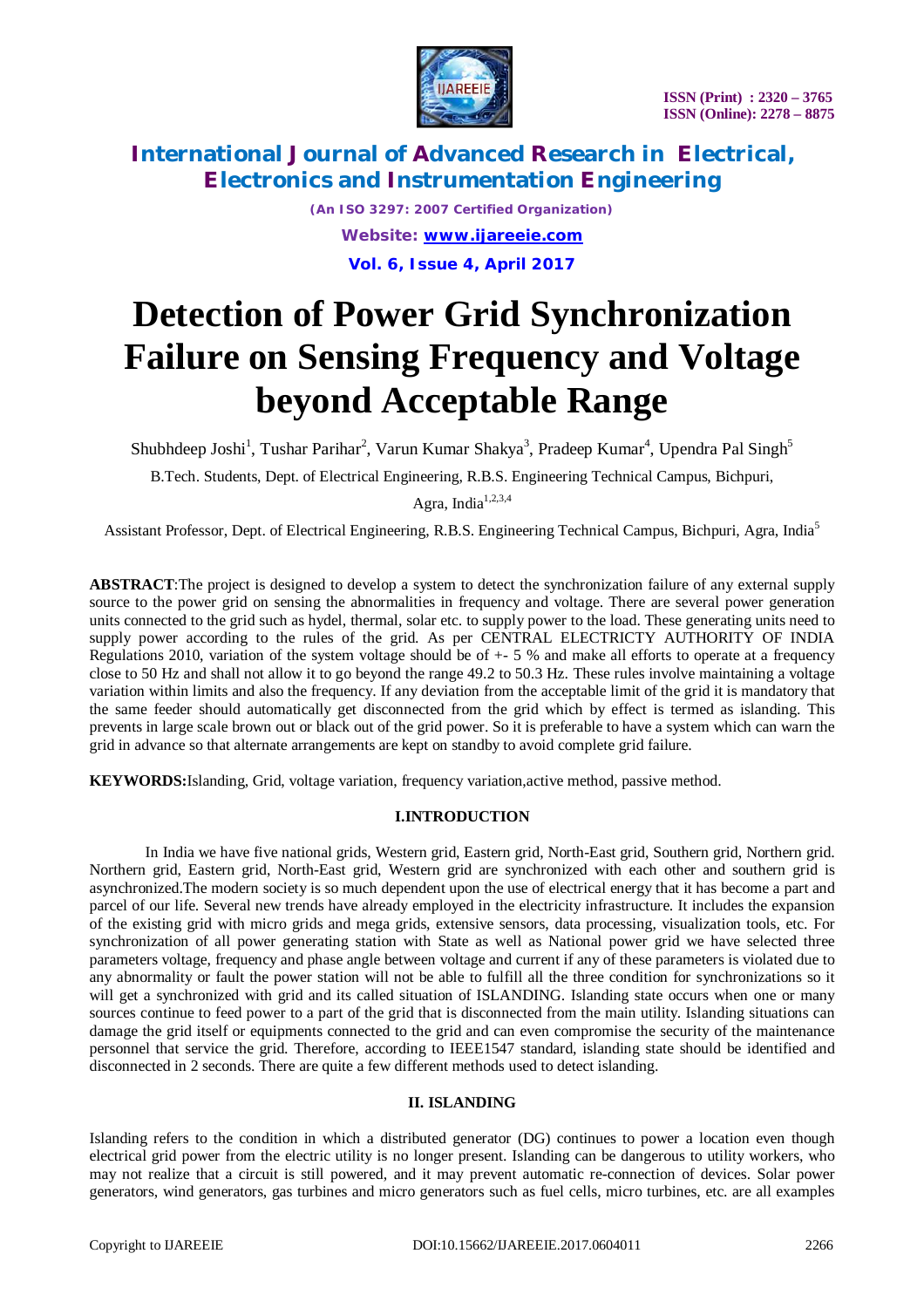

*(An ISO 3297: 2007 Certified Organization)*

*Website: [www.ijareeie.com](http://www.ijareeie.com)*

### **Vol. 6, Issue 4, April 2017**

of distributed generators. Also it exposes utility workers to life critical dangers of shocks and burns, who may think that there is no power once the utility power is shut down, but the grid may still be powered due to the distributed generators.

#### **III. RELATED WORK / LITERATURE REVIEW**

- (a) Zongjie Liu, Lifeng Zhu, Li Deng, Lijun Qin, Feng Jiao[1],proposed a methodology ofIslanding Detectionabout the Photovoltaic Grid-Connected GenerationSystemas a the photovoltaic grid-connected generation system is rapidly developed and applied due to the cleaning, renewable and wide distribution of solar. This paper is to solve the problem about islanding detection brought by the photovoltaic grid-connected generation system. First of all, it analyses the reason happened and potential hazards of the Islanding and introduces the existing detection method and islanding detection. Then, in view of the insufficiency of the existing method, it put forward a new solution that combined the negative sequence voltage positive feedback voltage with active power positive feedback to the islanding detection. The amount of change of the frequency and the voltage is introduced to the voltage - active power positive feedback, which can effectively and fast detect the island.
- (b) Karan Gupta, Shreyas Gupta, KummadVerma, Anil Singh, Abhimanou Sharma[2], gave an idea of Detecting Power Grid Synchronization Failure on Sensing Bad Voltage or Frequency Documentationin which they described in modern power system, electrical energy from the generating station is delivered to the ultimate consumers through a huge network of transmission and distribution. There are several power generation units connected to the grid such as hydro, thermal, solar, wind etc to supply power to the load. Thus, for satisfactory operation of loads, it is desirable that consumers are supplied with substantially constant voltage and frequency.
- (c) Laukik S. Raut, Shahrukh B. Pathan, Gaurav N. Pawar, Mandar V. Pathak[3],gave an idea of Detecting Power Grid Synchronization Failure on Sensing Frequency or Voltage beyond Acceptable Range. The system to detect the synchronization failure of any external supply source to the power grid on sensing the abnormalities in frequency and voltage. There are several power generation units connected to the grid such as tidal, thermal, solar etc to supply power to the load. These generating units need to supply power according to the rules of the grid. These rules involve maintaining a voltage variation within limits and also the frequency. If any deviation will occurs then automatically disconnect the grid line. This prevents in large scale brown out or black out of the grid power. So it is preferable to have a system which can warn the grid in advance so that alternate arrangements are kept on standby to avoid complete grid failure. This system is based on a microcontroller of 8051 family. The microcontroller monitors the under/over voltage being derived from a set of comparators. As the frequency of the mains supply cannot be changed, so by using variable frequency generator (555-timer) frequency can changed. A lamp load (indicating a predictable blackout, brownout) being driven from the microcontroller in case of voltage/frequency going out of acceptable range.
- (d) Rohan Solanki, Divyesh Patel, Yuvraj Gharia, Daivik Sailor, Bhumit Patel, AshishChaudhari[4],generated Detection And Protection of power grid synchronisation failure system in which they gave the idea if any deviation from the acceptable range limit of the grid it is mandatory that the some feeder should automatically get disconnected from the grid which in termed as islanding, these prevent in large scale brownout or blackout of the grid power so it is preferable to have a system which can warn the grid in advance so that alternate arrangements are kept on standby to avoid complete grid failure.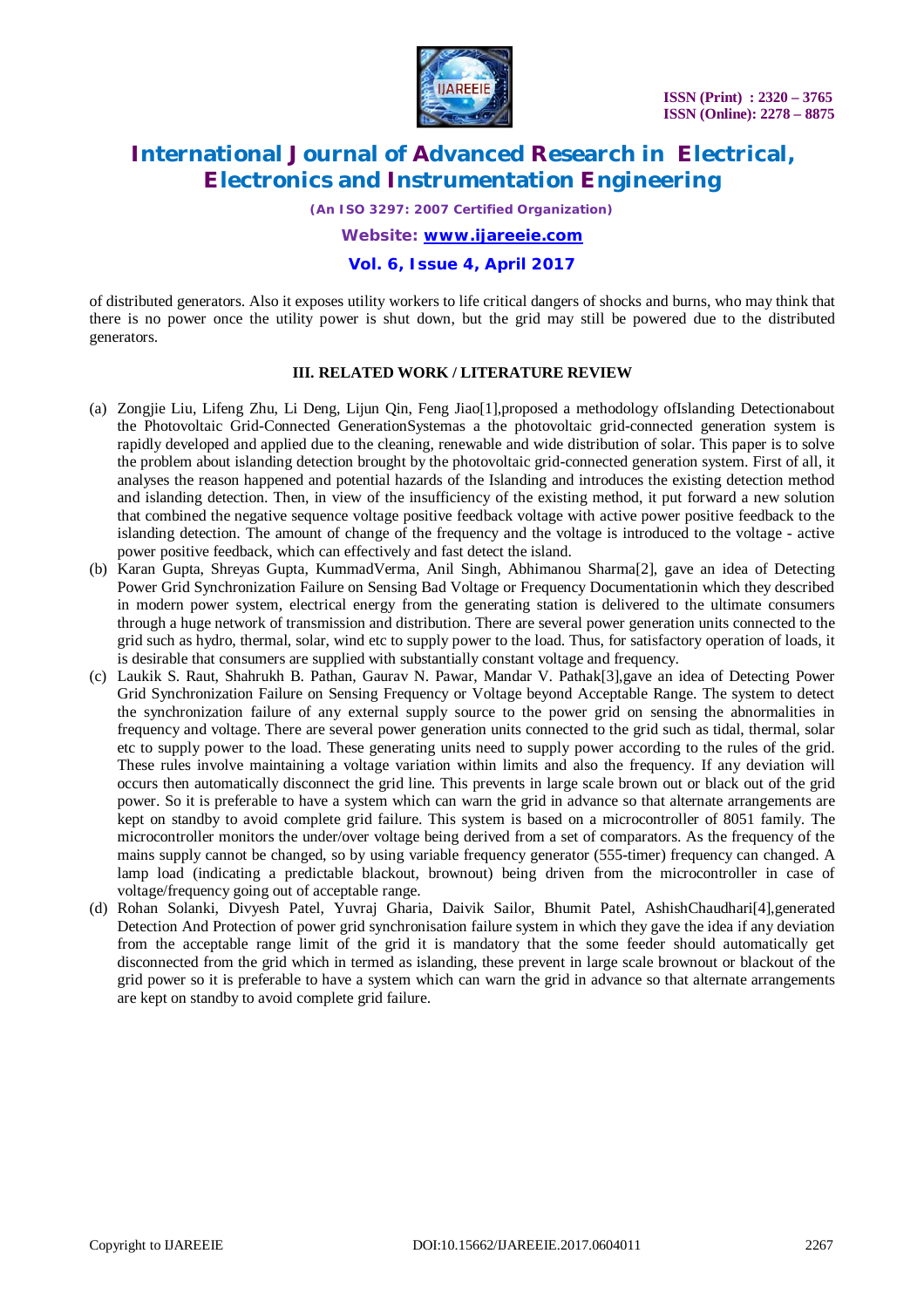

*(An ISO 3297: 2007 Certified Organization)*

*Website: [www.ijareeie.com](http://www.ijareeie.com)*

**Vol. 6, Issue 4, April 2017**

### **IV.CIRCUIT DIAGRAM & ITS EXPLANATION**

We have designed this circuit diagram in LT-Spice software.



#### **Fig 1: Circuit Diagram**

**CIRCUIT EXPLANATION-**Islanding of grid is basically to manage two parameters. One parameter is voltage and other parameter is frequency. Since we cannot change the frequency we have taken a 555 timer in a free running astable mode, the frequency of which can be varied by R. . This is the reason why we use a 555 timer for giving precisely 52Hz or 50 KHz or 49 KHz which has to be tested by the program. In the program it is so written that if the output from 555 timer which is fed to the MC goes to be low 48 KHz or above 52Hz the corresponding outputs of MC will go high, which will result in switching "ON or OFF" a load to indicate that the islanding has taken place. (frequency related).

**NORMAL SITUATION-**In normal situation the led and lamp do not glow indicating 50Hz and stable voltage. In any deviation from voltage range or frequency range the led and lamp glow indicating failure of grid synchronization.This program is also written that in either of these cases whether the frequency is low / high (or) the voltage could be either in high / low condition , through the microcontroller they are all displayed in the LCD display and the output is connected to a relay to switch ON or OFF a load.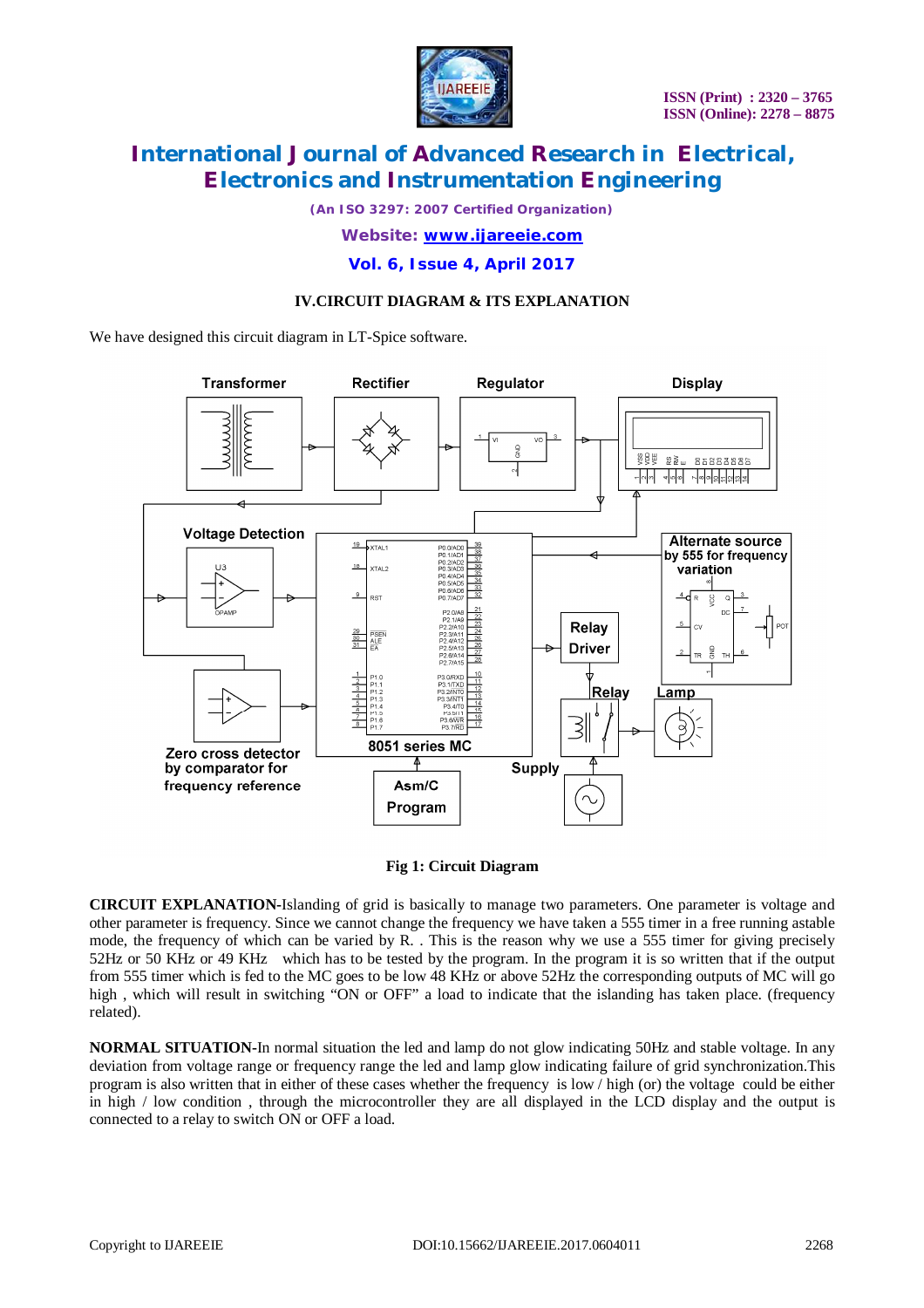

*(An ISO 3297: 2007 Certified Organization)*

*Website: [www.ijareeie.com](http://www.ijareeie.com)*

### **Vol. 6, Issue 4, April 2017**

### **VI. OBSERVATION &RESULT**

After completion of the hardware and software, we observed following calculations: After using the system we have observed the voltage stable and unstable state on particular voltage ranges

| Voltage (V) | <b>LCD Display</b>  | <b>LAMP</b> Indication |
|-------------|---------------------|------------------------|
| $<$ 240     | Low Voltage         | ON                     |
| 240-250     | Stable Voltage      | OFF                    |
| >250        | <b>High Voltage</b> | ON                     |

After using the system we have observed the lamp indication based on frequency of the above frequency range

| <b>Frequency (Hz)</b> | <b>LCD Display</b> | <b>LAMP</b> Indication |
|-----------------------|--------------------|------------------------|
| ∶48                   | Display frequency  | ON                     |
| 48-52                 | Display Frequency  | OFF                    |
| -52                   | Display Frequency  | ٦N                     |





**Fig 2(a):** Low Frequency Condition Fig **2(b):** Normal Frequency Condition



**Fig2(c): High Frequency Condition**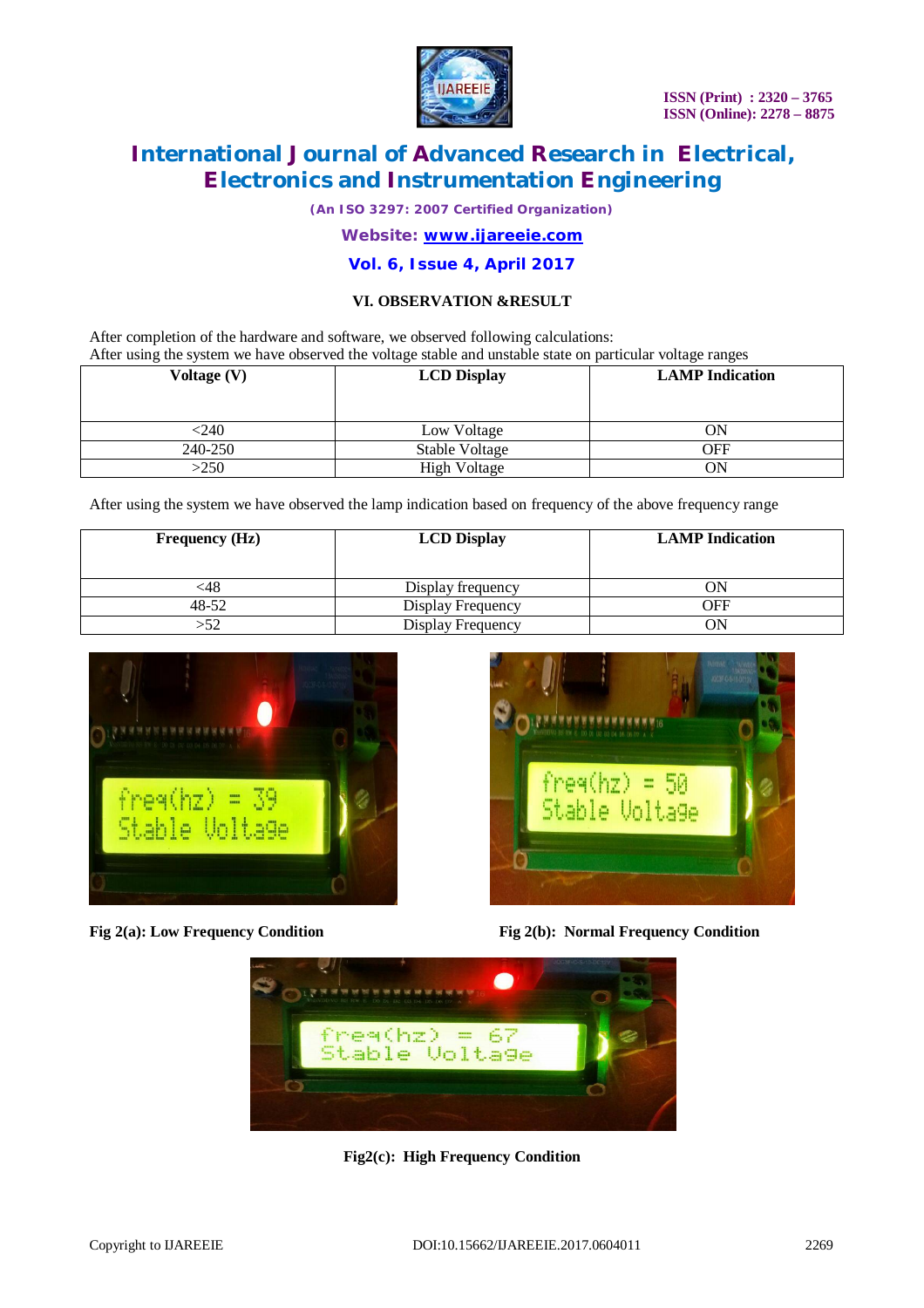



*(An ISO 3297: 2007 Certified Organization) Website: [www.ijareeie.com](http://www.ijareeie.com)* **Vol. 6, Issue 4, April 2017**



**Fig 2(d):** Low voltage condition **Fig 2(e):** High voltage condition





**Fig 2(f): Designed hardware's image**

We have implemented the circuit successfully. As we open(ON) the power supply the transformer steps down from 240v to 12v. This 12V is now fed to the rectifier circuit producing the variable dc. 12V variable dc is also send to the 7805 voltage regulator for supplying the 5V to various components of the circuitry. This variable dc is send to the voltage and frequency comparator for sensing three respective parameters. These sensed parameters are than send to microcontroller for calculations and processing.

For changing parameters we have to switch the sliding switch to manual position. By varying the POT (variable resistance) we can achieve the different voltage and frequency levels. LCD displays the corresponding frequency level and voltage is stable for not (for stable voltage, voltage level must be in between 220V to 250V) and lamp glows on abnormal conditions (undesirable conditions).

### **V.CONCLUSION**

In this way, to develop a system to detect the synchronization failure of any external supply source to the power grid on sensing the abnormalities in frequency and voltage. There are several power generation units connected to the grid such